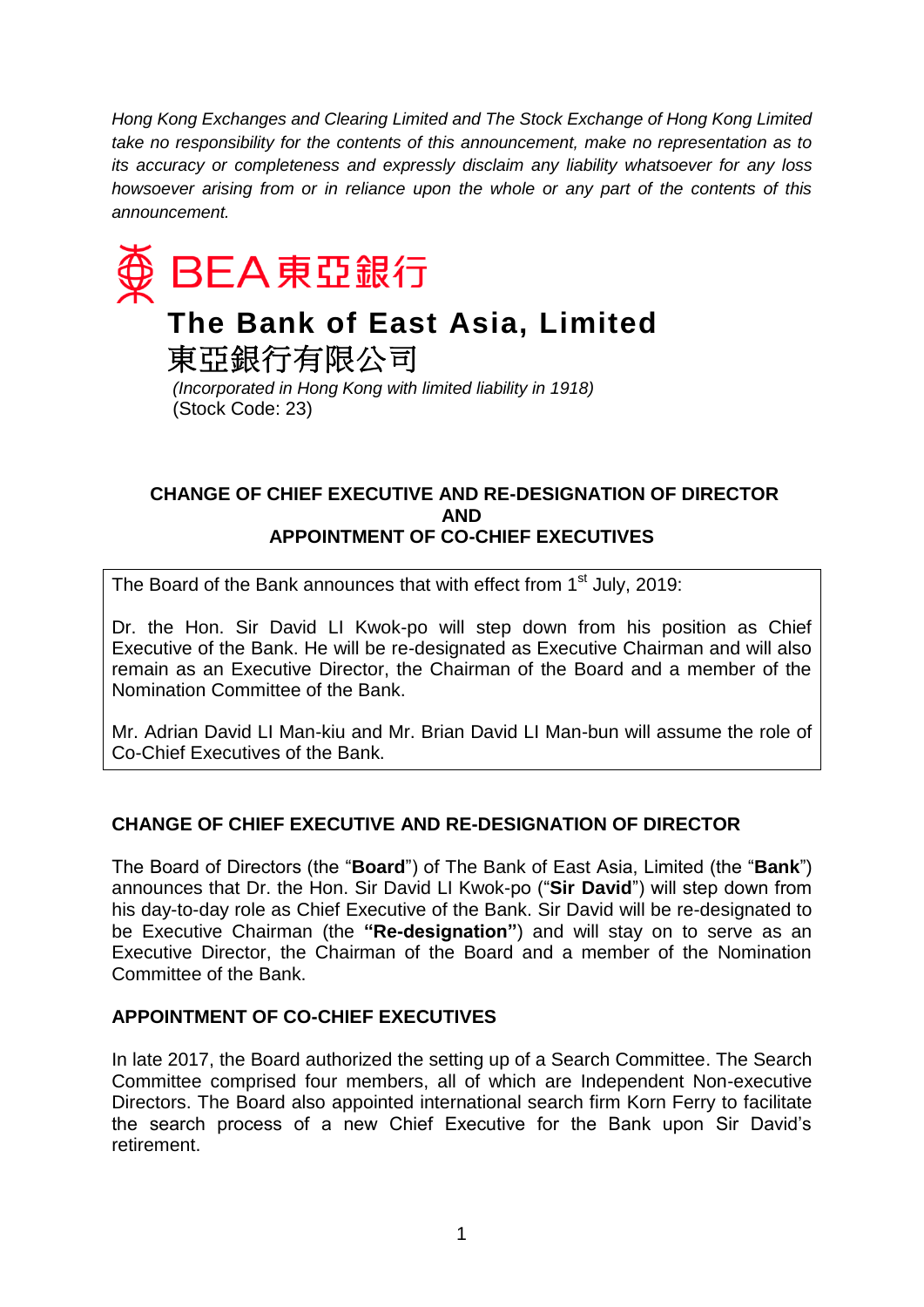After a rigorous global search process assessing internal and external candidates, the Board is pleased to announce the appointments of Mr. Adrian David LI Man-kiu ("**Mr. Adrian Li**") and Mr. Brian David LI Man-bun ("**Mr. Brian Li**") as Co-Chief Executives ("**Co-CEs**") of the Bank (the "**Appointments**").

The Board believes the Co-Chief Executive structure is beneficial to the Bank as a whole. Mr. Adrian Li's and Mr. Brian Li's complementary skill sets will support the Bank's continued business growth, allowing the Bank to dedicate sufficient resources to focus on its two major markets – Mainland China and Hong Kong as well as maximize its cross-border capabilities and collaboration between different operations of the Bank.

Mr. Adrian Li and Mr. Brian Li are currently Executive Directors and Deputy Chief Executives of the Bank.

The Appointments and the Re-designation will become effective 1<sup>st</sup> July, 2019.

### Details (including biography) of Dr. the Hon. Sir David LI Kwok-po

Sir David**,** *GBM, GBS, OBE, JP, MA Cantab. (Economics & Law), Hon. LLD (Cantab), Hon. DSc. (Imperial), Hon. LLD (Warwick), Hon. DBA (Edinburgh Napier), Hon. D.Hum.Litt. (Trinity, USA), Hon. LLD (Hong Kong), Hon. DSocSc (Lingnan), Hon. DLitt (Macquarie), Hon. DSocSc (CUHK), FCA, FCPA, FCPA (Aust.), FCIB, FHKIB, FBCS, CITP, Officier de l'Ordre de la Couronne, Grand Officer of the Order of the Star of Italian Solidarity, The Order of the Rising Sun, Gold Rays with Neck Ribbon, Commandeur dans l'Ordre National de la Légion d'Honneur,* aged 80, joined the Bank in 1969. He was appointed a Director in 1977, Chief Executive in 1981, Deputy Chairman in 1995 and Chairman in 1997. Sir David is the Chairman or a Director of various members of the Bank Group, and he is also the Chairman or a Member of various board committees of the Bank and its Group members. Save as disclosed, Sir David does not hold any position with the Bank or with other members of the Bank Group.

Sir David is an Independent Non-executive Director of Guangdong Investment Limited, The Hong Kong and China Gas Company Limited, The Hongkong and Shanghai Hotels, Limited, San Miguel Brewery Hong Kong Limited and Vitasoy International Holdings Limited. He is also a Director of Hong Kong Interbank Clearing Limited. He was an Independent Non-executive Director of PCCW Limited and SCMP Group Limited (now known as Great Wall Pan Asia Holdings Limited). Save as disclosed, Sir David has not held any directorship in other listed public companies during the last 3 years.

Sir David is a Member of the Council of the Treasury Markets Association. He is Founding Chairman of The Friends of Cambridge University in Hong Kong Limited, Chairman of the Advisory Board of The Salvation Army, Hong Kong and Macau Command and Chairman of the Executive Committee of St. James' Settlement. He was a Member of the Executive Council of Hong Kong from 2005 to 2008 and the Legislative Council of Hong Kong from 1985 to 2012.

Sir David is the brother of Professor Arthur LI Kwok-cheung, the cousin of Mr. Aubrey LI Kwok-sing and Mr. Stephen Charles LI Kwok-sze, and the father of Mr. Adrian Li and Mr. Brian Li. Save as disclosed, Sir David is not connected with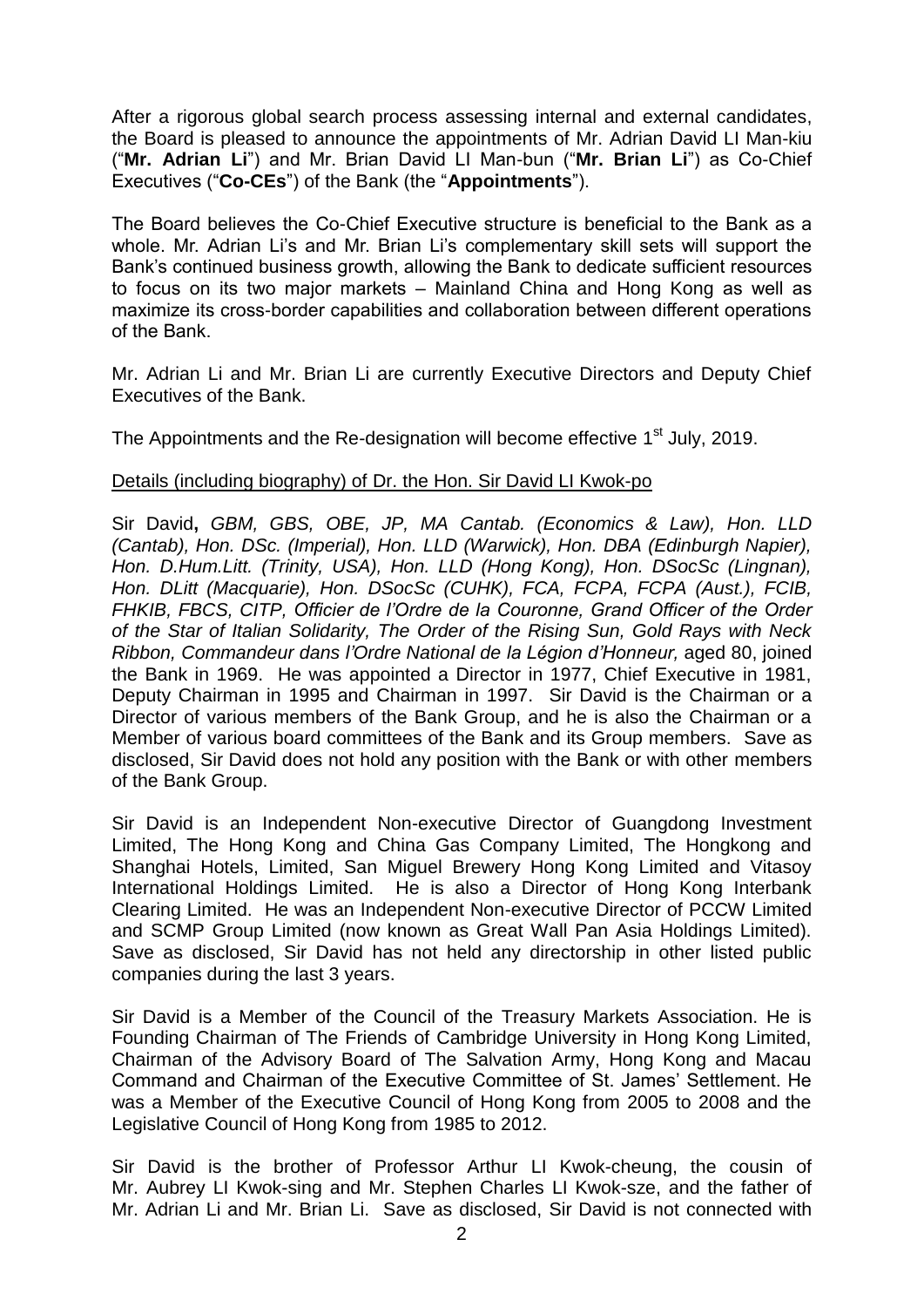any Directors, Senior Management (as defined in the Rules Governing the Listing of Securities on The Stock Exchange of Hong Kong Limited (the "**Listing Rules**") and Substantial Shareholders (as defined in the Listing Rules) of the Bank. As at the date of this announcement, the Bank does not have a Controlling Shareholder (as defined in the Listing Rules).

In accordance with the Articles of Association of the Bank, Sir David shall retire as a Director at the 2022 Annual General Meeting and, being eligible, shall be re-elected for a term of not more than approximately 3 years expiring at the conclusion of the annual general meeting of the Bank to be held in the third year following the year of his re-election and on expiration of his term he shall be deemed a retiring Director and eligible for re-election.

The fees payable to the Directors are determined by the Board with reference to market trends. Sir David receives a fee of HK\$550,000 per annum for being the Chairman of the Board and a Nomination Committee member's fee of HK\$60,000 per annum. Upon his re-designation as Executive Chairman, apart from the fees to be received for being the Chairman of the Board and a member of the Nomination Committee as aforesaid, Sir David will receive an annual salary of approximately HK\$11.8 million and is entitled to a discretionary bonus and share options to be determined with reference to the remuneration policy of the Bank each year.

As at the date of this announcement, Sir David is interested in 97,805,950 (3.38%) shares of the Bank (the "**Shares**") within the meaning of Part XV of the Securities and Futures Ordinance (the "**SFO**"). Of these Shares, Sir David is the beneficial owner of 84,192,183 Shares and he is deemed to be interested in 2,203,003 Shares through the interests of his spouse, Penny POON Kam-chui. He is also deemed to be interested in 255,955 Shares held by David Li Kwok-po Charitable Foundation Limited, a charitable institution of which Sir David is a director and the sole member. He is also deemed to be interested in 11,154,809 Shares held by an estate of which he is one of the executors of the estate. In addition, he has been granted share options to subscribe for 10,002,000 (0.34%) Shares pursuant to the Bank's Staff Share Option Schemes.

Other than the information contained in an announcement by the Bank dated  $16<sup>th</sup>$ October, 2018 in relation to an investigation undertaken by the National Court in Madrid, there is no information relating to Sir David that is required to be disclosed pursuant to Rules 13.51(2)(h) to (v) of the Listing Rules.

Save as disclosed herein, there are no other matters relating to Sir David's re-designation that need to be brought to the attention of the Shareholders.

### Details (including biography) of Mr. Adrian David LI Man-kiu

Mr. Adrian Li, *MA (Cantab), MBA, LPC, JP,* aged 45, was appointed an Executive Director of the Bank in 2014. He first joined the Bank in 2000 as General Manager & Head of Corporate Banking Division. In April 2009, he was appointed Deputy Chief Executive for Hong Kong Business, assisting the Chief Executive in the overall management and control of the Bank Group. He serves as a Director of several members of the Bank Group, and sits on various committees appointed by the boards of the Bank and its Group members. Save as disclosed, Mr. Adrian Li does not hold any other position with the Bank or other members of the Bank Group.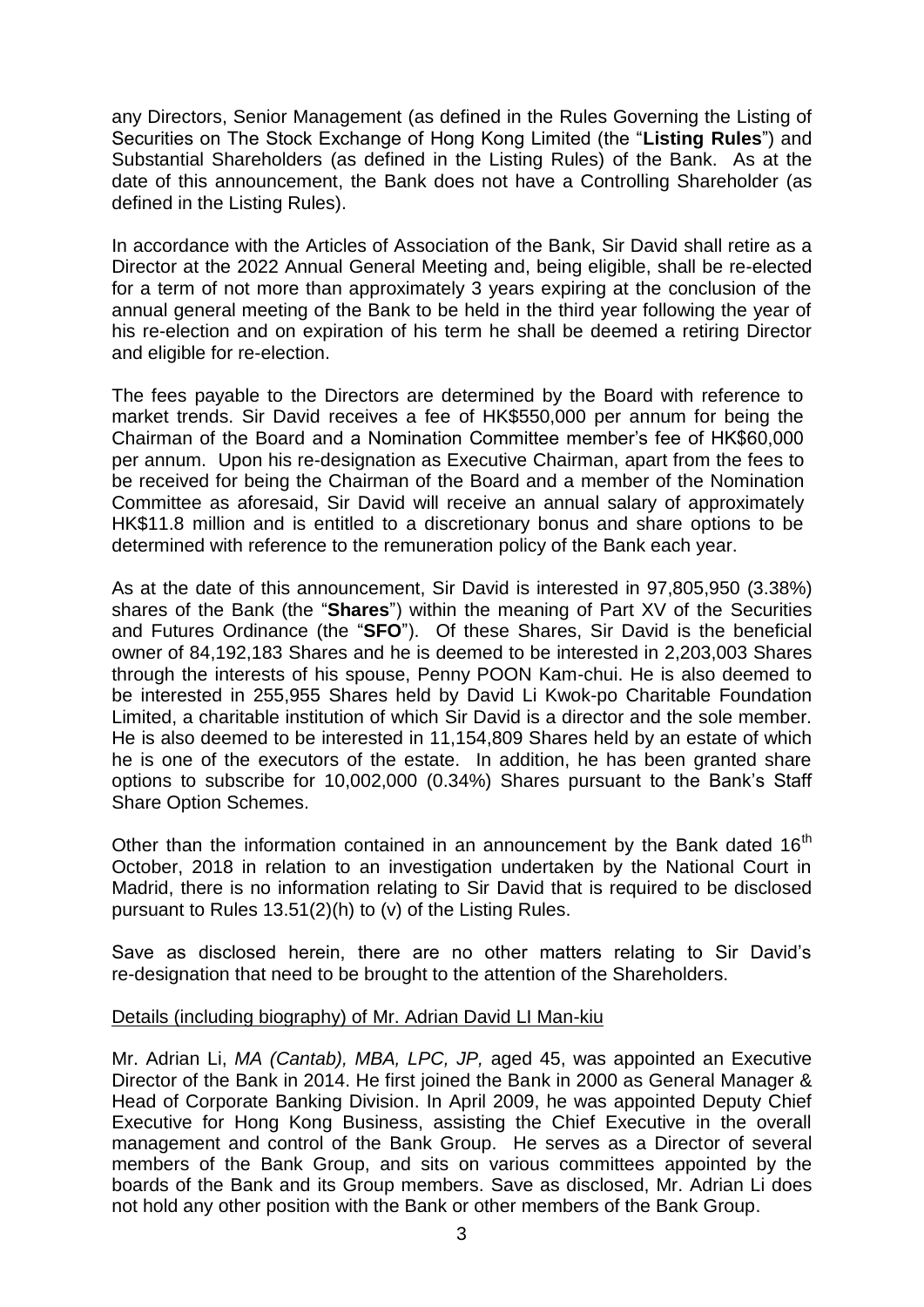Mr. Adrian Li is currently an Independent Non-executive Director of two listed companies under the Sino Group (Sino Land Company Limited and Tsim Sha Tsui Properties Limited), China State Construction International Holdings Limited and COSCO SHIPPING Ports Limited, and is a Non-executive Director of The Berkeley Group Holdings plc (listed in London). He also serves as a Member of the International Advisory Board of Abertis Infraestructuras, S.A. (listed in Spain). He was previously an Independent Non-executive Director of Sino Hotels (Holdings) Limited. Save as disclosed, Mr. Adrian Li has not held any directorships in other listed public companies in the last 3 years.

Mr. Adrian Li is a Member of the Anhui Provincial Committee of the Chinese People's Political Consultative Conference and a Counsellor of the Hong Kong United Youth Association. He is also a Board Member of The Community Chest of Hong Kong, a Member of the Advisory Board of The Salvation Army, Hong Kong and Macau Command, a Member of the MPF Industry Schemes Committee of the Mandatory Provident Fund Schemes Authority, a Trustee of The University of Hong Kong's occupational retirement schemes and a Vice President of The Hong Kong Institute of Bankers' Council. Furthermore, he serves as a Member of the Election Committees responsible for electing the Chief Executive of the Hong Kong Special Administrative Region ("HKSAR") and deputies of the HKSAR to the 13<sup>th</sup> National People's Congress. He also sits on the Judging Panel of the BAI Global Innovation Awards. He was previously a Member of the Guangdong Provincial Committee of the Chinese People's Political Consultative Conference, a Member of the All-China Youth Federation and Deputy Chairman of the Beijing Youth Federation.

Mr. Adrian Li holds a Master of Management Degree from Kellogg School of Management, Northwestern University in the US, and a Master of Arts Degree and Bachelor of Arts Degree in Law from the University of Cambridge in Britain. He is a Member of The Law Society of England and Wales, and The Law Society of Hong Kong.

Mr. Adrian Li is the son of Sir David, the nephew of Professor Arthur LI Kwokcheung, Mr. Aubrey LI Kwok-sing and Mr. Stephen Charles LI Kwok-sze, and the brother of Mr. Brian Li. Save as disclosed, Mr. Adrian Li is not connected with any Directors, Senior Management (as defined in the Listing Rules) and Substantial Shareholders (as defined in the Listing Rules) of the Bank. As at the date of this announcement, the Bank does not have a Controlling Shareholder (as defined in the Listing Rules).

Mr. Adrian Li is currently employed as a Deputy Chief Executive of the Bank. As an Executive Director, Mr. Adrian Li receives a Director's fee of HK\$400,000 per annum. As Co-CE, Mr. Adrian Li will receive an annual salary of approximately HK\$7.5 million and is entitled to a discretionary bonus and share options to be determined with reference to the remuneration policy of the Bank each year.

As at the date of this announcement, Mr. Adrian Li is interested in 3,159,076 (0.11%) Shares within the meaning of Part XV of the SFO. Of these Shares, Mr. Adrian Li is the beneficial owner of 1,079,032 Shares and he is deemed to be interested in 7,714 Shares through the interests of his child under the age of 18. Mr. Adrian Li made a voluntary disclosure of 2,072,330 Shares indirectly held by a discretionary trust of which he is the settlor/founder but has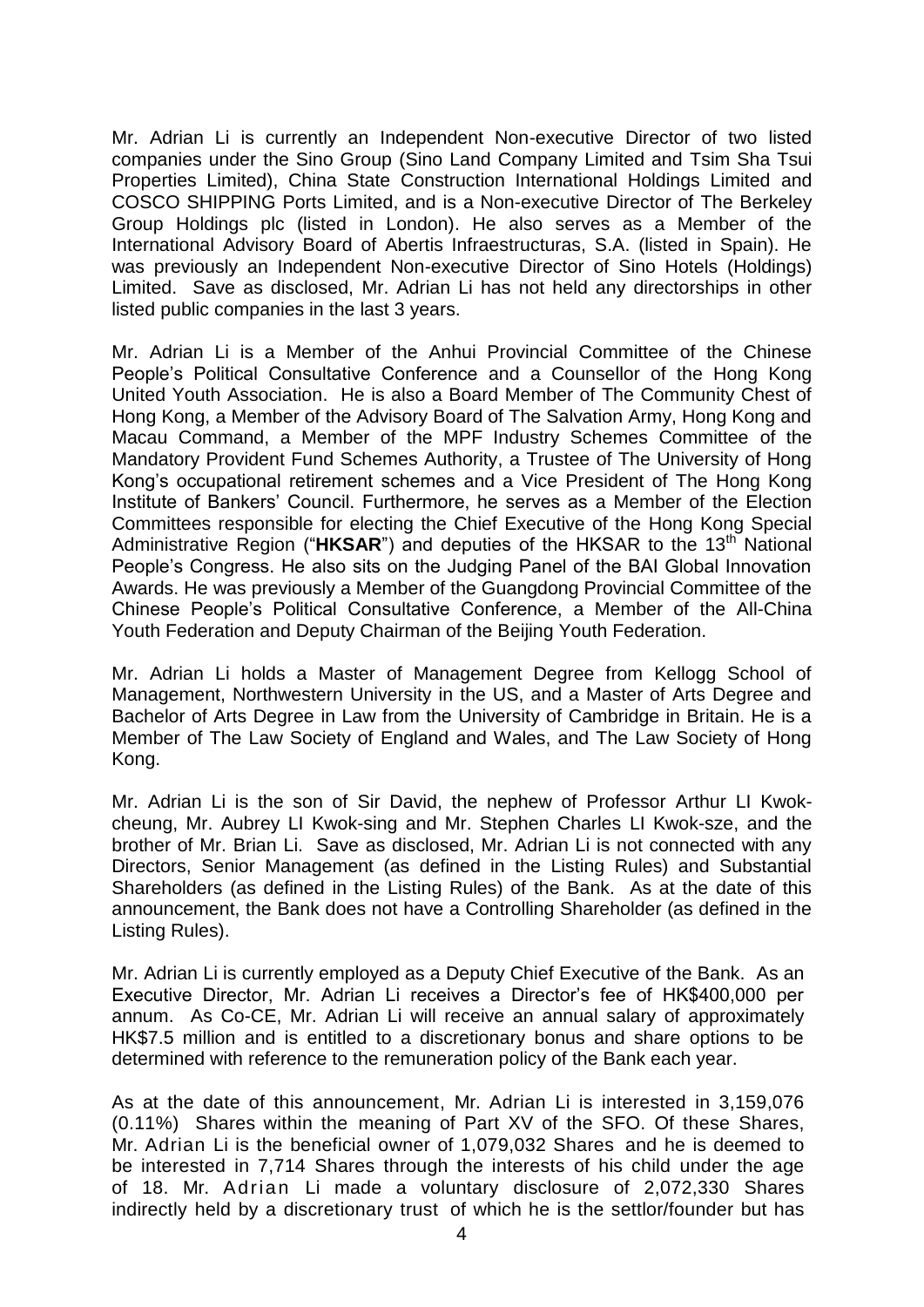no influence on how the trustee exercises its discretion. In addition, he has been granted share options to subscribe for 3,902,000 (0.13%) Shares pursuant to the Bank's Staff Share Option Schemes.

There is no information relating to Mr. Adrian Li that is required to be disclosed pursuant to Rules 13.51(2)(h) to (v) of the Listing Rules.

Save as disclosed herein, there are no other matters relating to Mr. Adrian Li's appointment that need to be brought to the attention of the Shareholders.

#### Details (including biography) of Mr. Brian David LI Man-bun

Mr. Brian Li, *JP*, *MA (Cantab), MBA, FCA,* aged 44, was appointed an Executive Director of the Bank in 2014. He joined the Bank Group in 2002. He was General Manager & Head of Wealth Management Division of the Bank from July 2004 to March 2009. In April 2009, he was appointed Deputy Chief Executive, primarily responsible for the Bank's China and international businesses, and assisting the Chief Executive in the overall management and control of the Bank Group. He serves as a Director of several Bank Group members, and sits on various committees appointed by the boards of the Bank and its Group members. Save as disclosed, Mr. Brian Li does not hold any other position with the Bank or other members of the Bank Group.

Mr. Brian Li is currently an Independent Non-executive Director of Towngas China Company Limited, Hopewell Highway Infrastructure Limited and China Overseas Land & Investment Limited. Save as disclosed, he has not held any directorships in other listed public companies in the last 3 years.

Mr. Brian Li holds a number of public and honorary positions, including being a Member of the National Committee of the Chinese People's Political Consultative Conference, a Member of the Chief Executive's Council of Advisers on Innovation & Strategic Development of the Government of the HKSAR, a Council Member of the Hong Kong Trade Development Council, a Director of the Financial Services Development Council, Chairman of the Traffic Accident Victims Assistance Advisory Committee, and a Member of the Aviation Development and Three-runway System Advisory Committee. He is also a Member of the Election Committees responsible for electing the Chief Executive of the HKSAR and deputies of the HKSAR to the 13<sup>th</sup> National People's Congress.

Mr. Brian Li is a Member of the Hong Kong-Europe Business Council and a Member of the Hongkong-Japan Business Co-operation Committee. He is also a Vice Chairman of the Asian Financial Cooperation Association and a Member of the Financial Consulting Committee for the Authority of Qianhai Shenzhen-Hong Kong Modern Service Industry Cooperation Zone of Shenzhen.

Mr. Brian Li is a Fellow of the Hong Kong Institute of Certified Public Accountants and the Institute of Chartered Accountants in England and Wales. He is also a Full Member of the Treasury Markets Association. He holds an MBA degree from Stanford University as well as a BA degree from the University of Cambridge.

Mr. Brian Li is the son of Sir David, the nephew of Professor Arthur LI Kwok-cheung, Mr. Aubrey LI Kwok-sing and Mr. Stephen Charles LI Kwok-sze, and the brother of